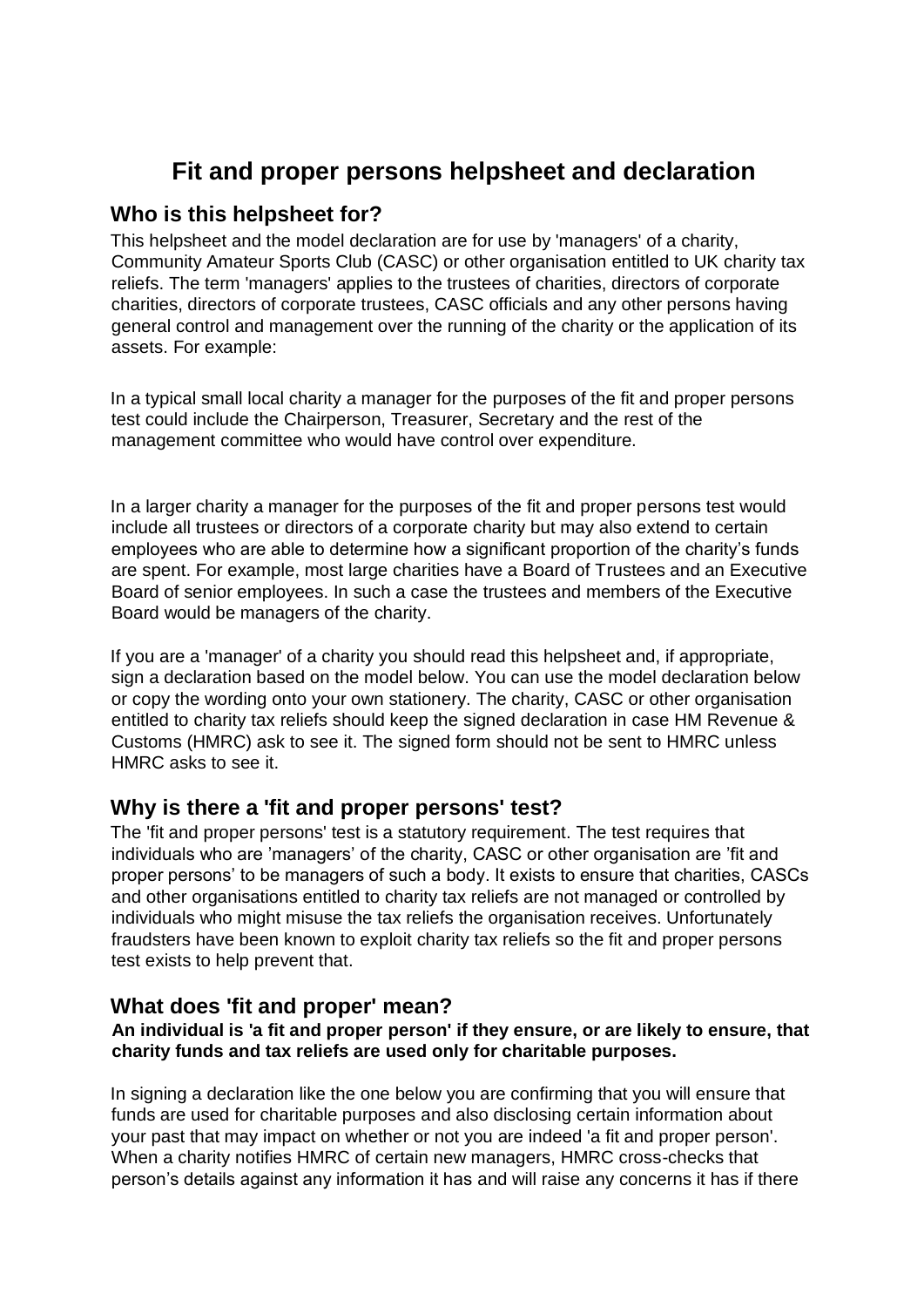is anything to indicate the person may misuse the charity funds and tax reliefs. Factors that may lead to HMRC deciding that an individual manager is not a fit and proper person include where:

- the individual has been involved in tax fraud or other fraudulent behaviour including misrepresentation and/or identity theft
- HMRC has knowledge of the individual's involvement in attacks against, or abuse of, tax repayment systems
- the individual has been removed from acting as a charity trustee by a charity regulator or been disqualified from acting as a charity trustee or company director.
- the individual has used arrangements notified under the Disclosure of Tax Avoidance Schemes ("DOTAS") rules in Part 7 Finance Act 2004 in respect of which a reference number has been issued under section 311 of Finance Act 2004, and the arrangements featured charitable reliefs or which used a charity, and their tax position has been adjusted by HMRC to wholly or partly remove the tax advantage generated by the arrangements and such adjustments have become final.
- the individual has used tax arrangements which have been successfully counteracted under the general anti-abuse rules (see Part 5 of Finance Act 2013 or section 10 National Insurance Contributions Act 2014, as enacted or as amended from time to time) and such counteraction has become final.
- the individual has been actively involved in designing and/or promoting tax avoidance schemes featuring charitable reliefs or which used a charity, and they are:
	- $\geq$  a promoter<sup>1</sup> named by HMRC under the Promoters of Tax Avoidance Schemes (POTAS) legislation in Part 5 of Finance Act 2014, or
	- $\triangleright$  a promoter of any tax arrangements designed or intended to obtain for any person a tax advantage and such tax advantage has successfully counteracted by HMRC under the general anti-abuse rule (see Part 5 of Finance Act 2013 and section 10 National Insurance Contributions Act 2014 as enacted or as amended from time to time) and such counteraction has become final, or
	- ➢ a promoter of arrangements notified under DOTAS, in respect of which a reference number has been issued under section 311 of Finance Act 2004, and the tax position of all or any of the users of the arrangements has been

<sup>&</sup>lt;sup>1</sup> The meaning of a 'promoter ' in this context is explained in the Promoters of Tax Avoidance Schemes guidance:

https://www.gov.uk/government/uploads/system/uploads/attachment\_data/file/313987/Promoters\_of\_Tax Avoidance\_Schemes\_Guidance\_v1\_0.pdf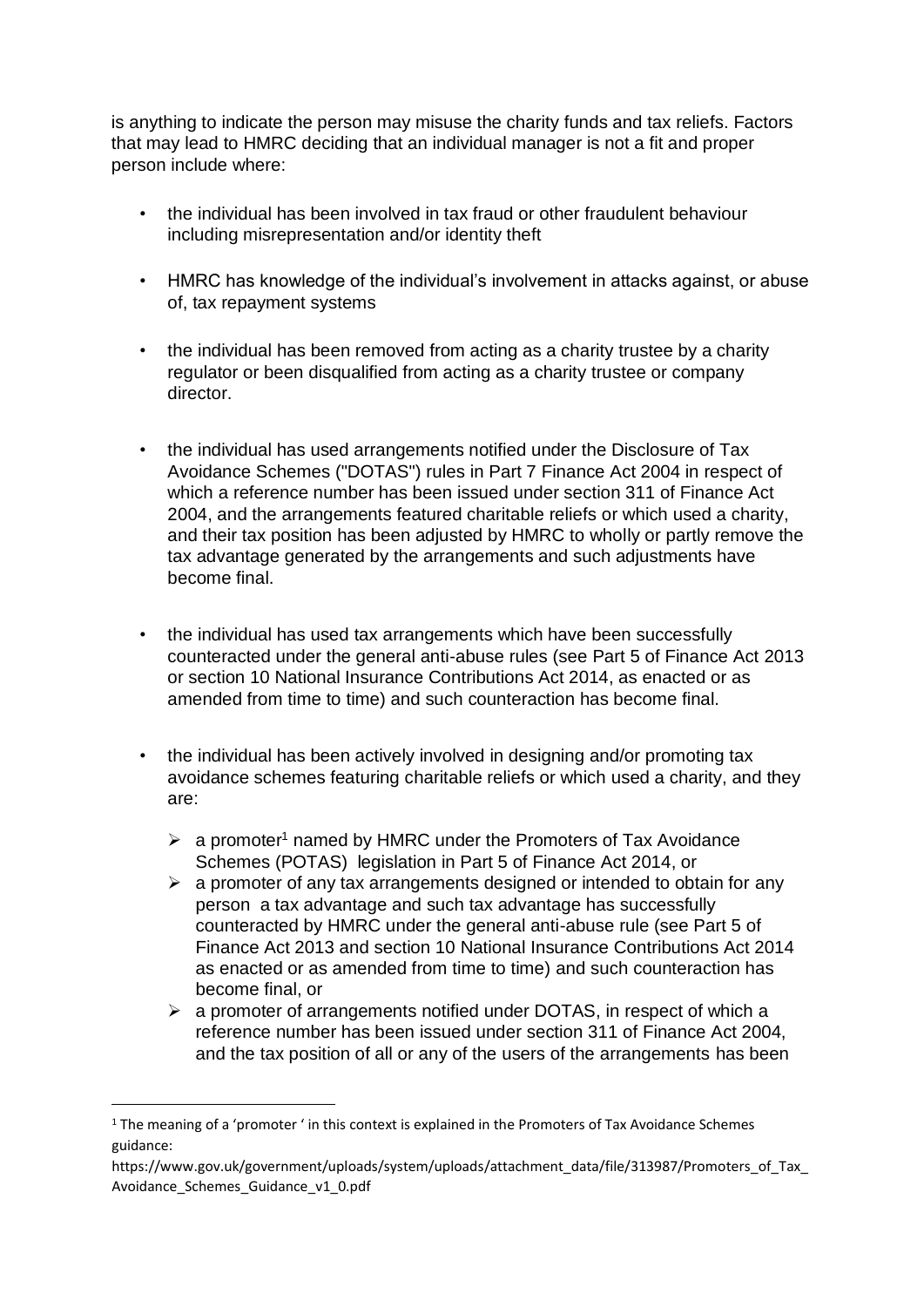adjusted by HMRC to wholly or partly remove the tax advantage generated by the arrangements and such adjustments have become final

However, just because a person has been, say, barred from acting as a charity trustee or one of the other points above applies, it does not always follow that the charity will not be eligible for tax reliefs. When considering the application of the fit and proper persons test to particular managers, HMRC will take account of the likely impact on the charity's tax position. For example any person who has no dealings with HMRC and no control over spending charity funds, even if the person is not a fit and proper person, is unlikely to affect the charity's eligibility to tax reliefs.

# **What do I need to do?**

If you are confident you will do your best to ensure that charity funds and tax reliefs are used only for charitable purposes and do not need to disclose any information listed on the declaration then you should sign a declaration and give it to the charity.

If you are confident you will do your best to ensure that charity funds and tax reliefs are used only for charitable purposes but you do need to disclose any information listed on the declaration then you should sign the declaration suitably amended - for example by crossing out the relevant bullet point - and provide details in the final box before you give the declaration to the charity. The charity will then need to decide what to do.

If neither of the above applies you should not sign the declaration.

## **I've signed the declaration so what happens next?**

The charity will keep the declaration and in certain cases pass your details to HMRC. If HMRC have any concerns about you they will contact you to clarify the situation.

# **Model declaration for fit and proper persons**

## **Declaration**

| I, the undersigned, declare that: |  |
|-----------------------------------|--|

- I am not disqualified from acting as a charity trustee
- I have not been convicted of an offence involving deception or dishonesty (**or** any such conviction is legally regarded as spent)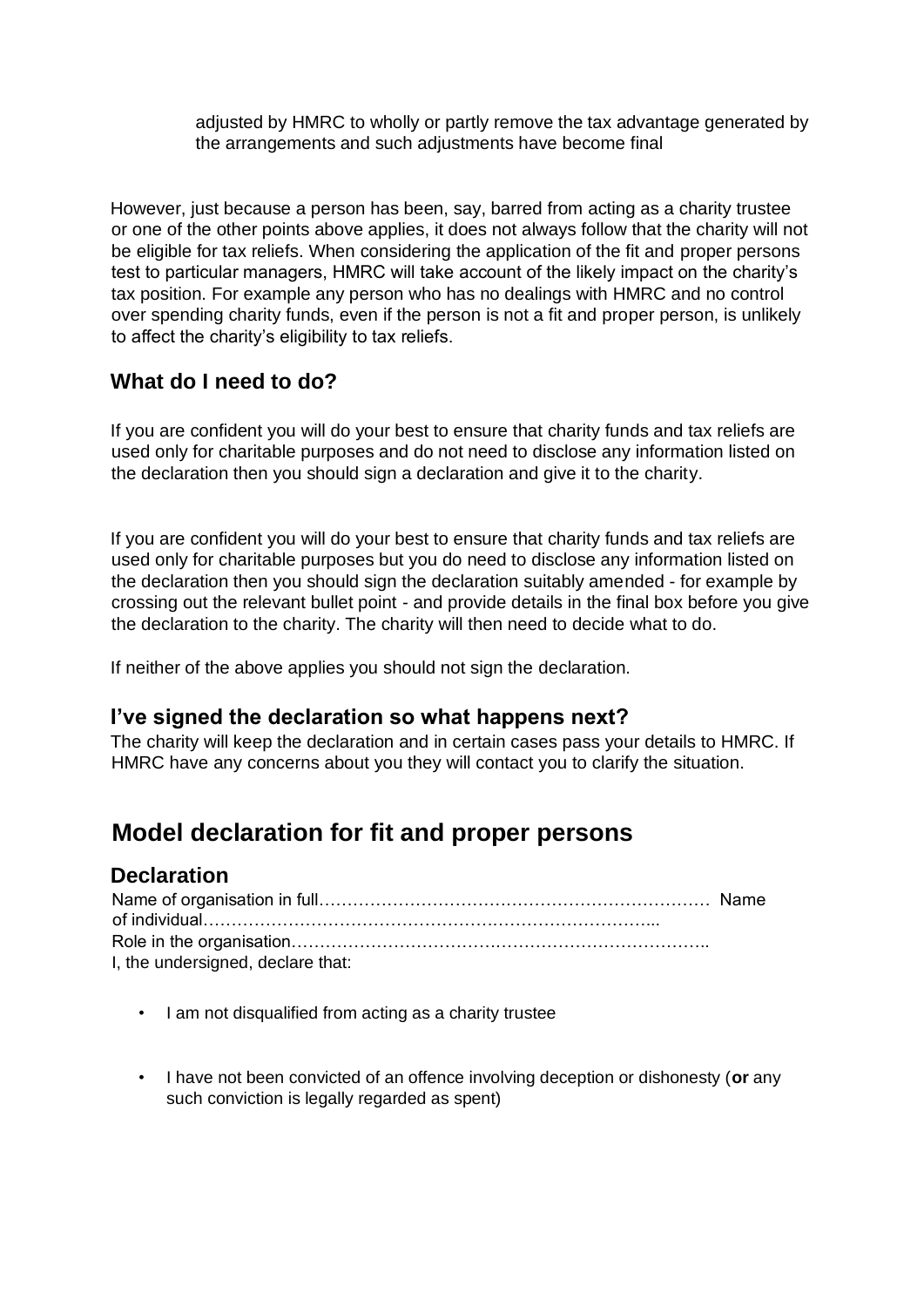- I have not been involved in tax fraud or other fraudulent behaviour including misrepresentation and/or identity theft
- I have not used arrangements notified under the Disclosure of Tax Avoidance Schemes ("DOTAS") rules in Part 7 Finance Act 2004 in respect of which a reference number has been issued under section 311 of Finance Act 2004, where the arrangements featured charitable reliefs or which used a charity, and where my tax position has been adjusted by HMRC to wholly or partly remove the tax advantage generated by the arrangements and such adjustments have become final.
- I have not used tax arrangements which have been successfully counteracted under the general anti-abuse rules (see Part 5 of Finance Act 2013 or section 10 National Insurance Contributions Act 2014, as enacted or as amended from time to time) where such counteraction has become final.
- I have not been actively involved in designing and/or promoting tax avoidance schemes featuring charitable reliefs or which used a charity, and I am not:
	- $\triangleright$  a promoter<sup>2</sup> named by HMRC under the Promoters of Tax Avoidance Schemes (POTAS) legislation in Part 5 of Finance Act 2014, or
	- $\triangleright$  a promoter of any tax arrangements designed or intended to obtain for any person a tax advantage and such tax advantage has successfully counteracted by HMRC under the general anti-abuse rule (see Part 5 of Finance Act 2013 and section 10 National Insurance Contributions Act 2014 as enacted or as amended from time to time) and such counteraction has become final, or
	- ➢ a promoter of arrangements notified under DOTAS, in respect of which a reference number has been issued under section 311 of Finance Act 2004, and the tax position of all or any of the users of the arrangements has been adjusted by HMRC to wholly or partly remove the tax advantage generated by the arrangements and such adjustments have become final
- I am not an undischarged bankrupt
- I have not made compositions or arrangements with my creditors from which I have not been discharged

<sup>&</sup>lt;sup>2</sup> The meaning of a 'promoter ' in this context is explained in the Promoters of Tax Avoidance Schemes guidance:

https://www.gov.uk/government/uploads/system/uploads/attachment\_data/file/313987/Promoters\_of\_Tax Avoidance\_Schemes\_Guidance\_v1\_0.pdf